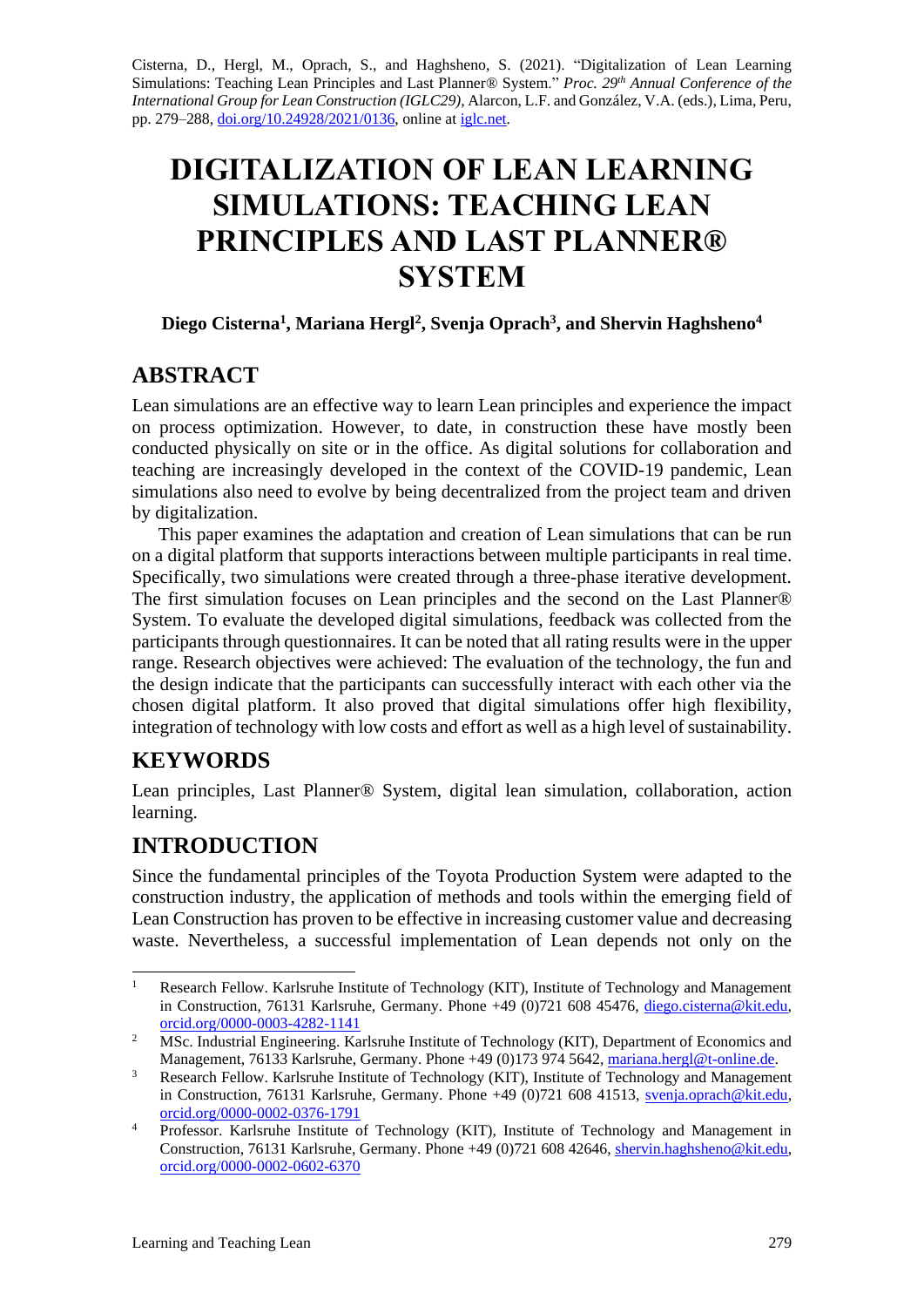understanding of the individual principles, but also on the step-by-step introduction of the whole system philosophy (Liker 2004).

In addition to understanding the technical aspects of the methods; values, behaviours, and the development of social competence – such as team cooperation and interdisciplinary understanding – should be introduced. Teaching methods of the traditional educational system are criticized for neglecting these aspects, since they focus mainly on individual competence. Experts argue that theory alone is not enough to learn Lean Principles and gain understanding for its practical application. Therefore, experiential learning is recommended. (Kriz 2003)

Combining theory with simulations (Herrera et al. 2019) or a systematic approach that both teaches and trains Lean Principles is a good way to reach this objective (Cerveró-Romero 2013; Heyl 2015). As Rybkowski et al. (2008) states: "Lean simulation games offer educational benefits that cannot be found in textbooks". To date, Lean simulations have been conducted mostly physically on site or in the office: simulations of roads construction (Heyl 2015), aircrafts production (Rybkowki et al. 2008) or the construction of buildings made with Lego® bricks are some examples of this (Dallasega et al. 2020, Gonzalez et al. 2014). As digital solutions for collaboration and teaching are increasingly developed in the context of the COVID-19 pandemic, Lean simulations also need to evolve by being decentralized from the project team and to be used as an innovative teaching tool (Gadre et al. 2011, Dallasega et al. 2020).

Digital simulations are performed on digital devices, where the environment is represented virtually, players interact with virtual elements rather than with real or tangible objects as in physical simulations (Carvalho et al. 2014). And as Abbasian-Hosseini affirms "computer simulation provides an excellent environment to implement Lean principles, study their effects, and gain a better understanding of how these principles perform." (Abbasian-Hosseini et al. 2014)

By digitalizing the simulations, two important gains are achieved compared to faceto-face simulations: (1) It eliminates the need to allocate all participants in the same place and can even allow interaction between participants from several countries around the world simultaneously and (Görke et al. 2017) (2) it is more sustainable. It reduces the number of materials needed, decreases the organizational effort in preparation and realization of the simulation, as well as the time required to carry out the event.

#### **RESEARCH GAP AND OBJECTIVE**

The digital simulations that exist today are mainly parametric models used to illustrate a real situation (Alves and Tommelein 2004; Carvalho et al. 2014; Abbasian-Hosseini et al. 2014). These models deliver the possibility to experiment with different variables of the system and to observe the effects created in function of different combinations of them (Rybkowski et al. 2008; Gadre et al. 2011).

There is a significant shortage of simulations run on a digital platform where interaction between participants is allowed in real-time. In current simulations, participants only interact with the platform or model of the system. Thus, social competencies cannot be developed. (Görke et al. 2017) Only one example of digital simulation for Lean principles with interaction between participants has been found in the literature (Kuriger et al. 2010). However, none has been found that instructs methods or tools of Lean Construction. The goal of this work is to adapt and create a Lean Construction simulation that can be run on a digital online platform, which allows realtime interactions between participants on a cloud-based game.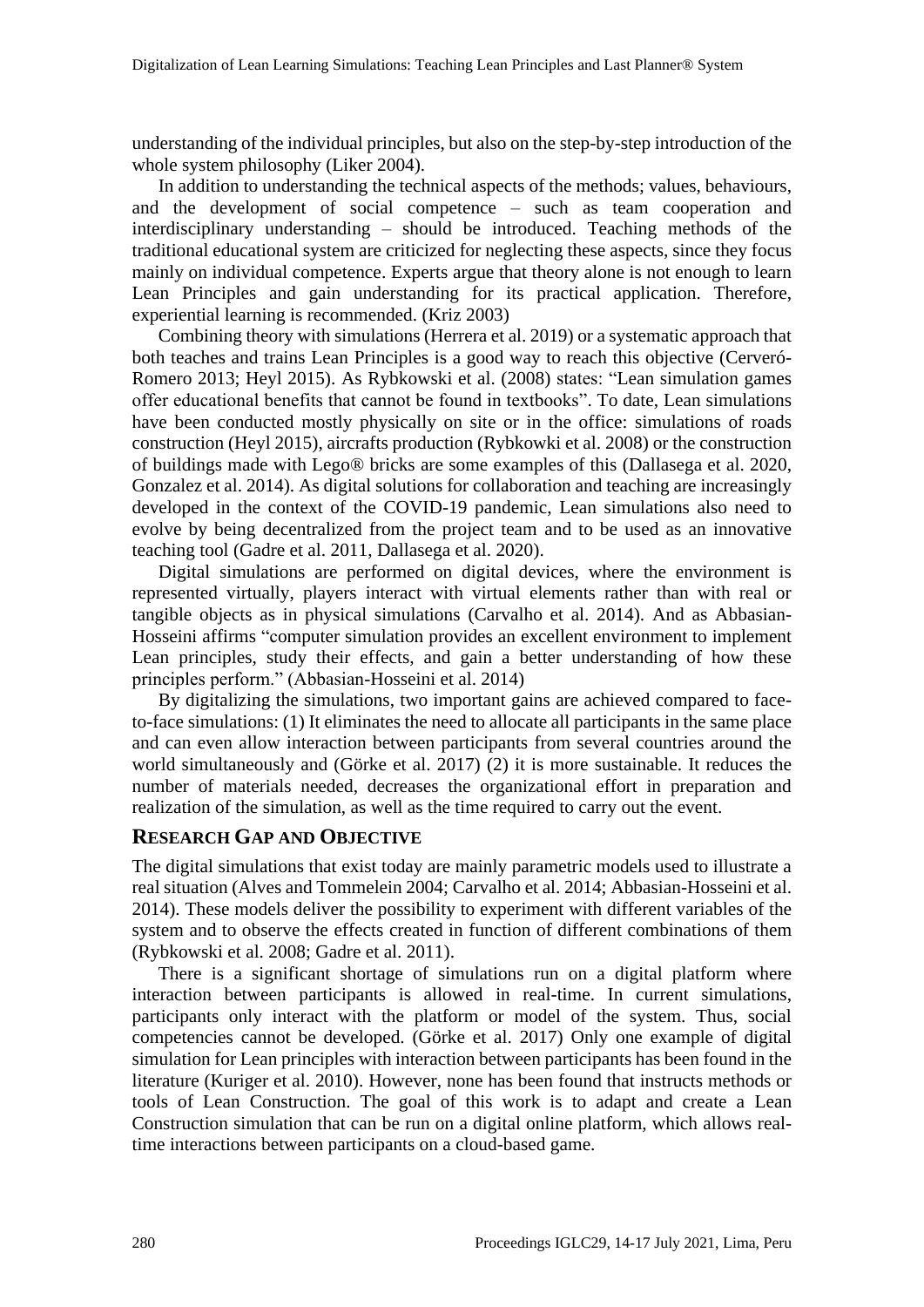As a digital Lean Construction simulation has not been developed before, the first step is to develop a digital simulation for teaching general Lean principles. Best practices of user experience (UX) design were implemented (Gualtieri, M. 2009). By doing this, the objective of this first step is to test the technical, logistical, and pedagogical aspects of this new virtual approach in a controlled environment. Once these aspects are validated, the second step is to develop a Lean Construction simulation which involves more creative facets. The method chosen to for this cause is the Last Planner® System (LPS). This methodology was developed by Glenn Ballard (Ballard, 2000) and is based on Lean principles. It is mainly used for production planning and control in the construction and real estate industry.

# **ADVANTAGES OF DIGITAL SIMULATIONS**

Physical simulations enable active and independent decision making (Gadre et al. 2011; Heyl 2015). Through visual representation of processes and metrics they allow to learn about consequences of decisions and strategies (Shannon et al. 2010). This facilitates an experiential learning of Lean principles in error-friendly, dynamic learning environments.

Digital simulations offer an added value: they are more flexible than physical simulations in terms of time, space, and number of participants (Görke et al. 2017), reducing efforts in setting up and clearing away the elements needed in the simulation (Kuriger et al. 2010) as well as reducing the costs (Abbasian-Hosseini et al. 2014).

Digital simulations are not a completely different concept compared to physical simulations, but rather an extension of them. As shown in [Figure 1,](#page-2-0) the characteristics of the physical simulations will be the foundations for the development of the digital simulations. Following this premise, the simulations are designed in this work.



Figure 1: Advantages & enhancement through digital simulations

<span id="page-2-0"></span>Concretely, the simulations are designed focusing on the following objectives: (1) to engage all participants through attracting design, providing them a social and multimedia experience (Görke et al. 2017); (2) to meet appropriate difficulty levels that range between comfort zone and the participants' willingness to compete (Vin et al. 2018) and (3) to fulfil learning goals of physical simulationssuch as to be instructive, fun to perform, realistic, easy to play, intuitive in applying principles and to be inspiring in terms of application in practice (Kuriger et al. 2010). The second and third objective are closely related to gamification aspects (Azmi et al. 2015): By using game mechanics such as a feedback board, virtual goods, a progress bar; game dynamics such as transparent achievements and competition; and game aesthetics such as challenges; gamification elements can be implemented.

# **REQUIREMENTS FOR A DIGITAL SIMULATION**

In order to develop a digital learning simulation, certain requirements must be considered regarding the simulation itself, the participants as well as the moderator (Tommelein et al. 1999).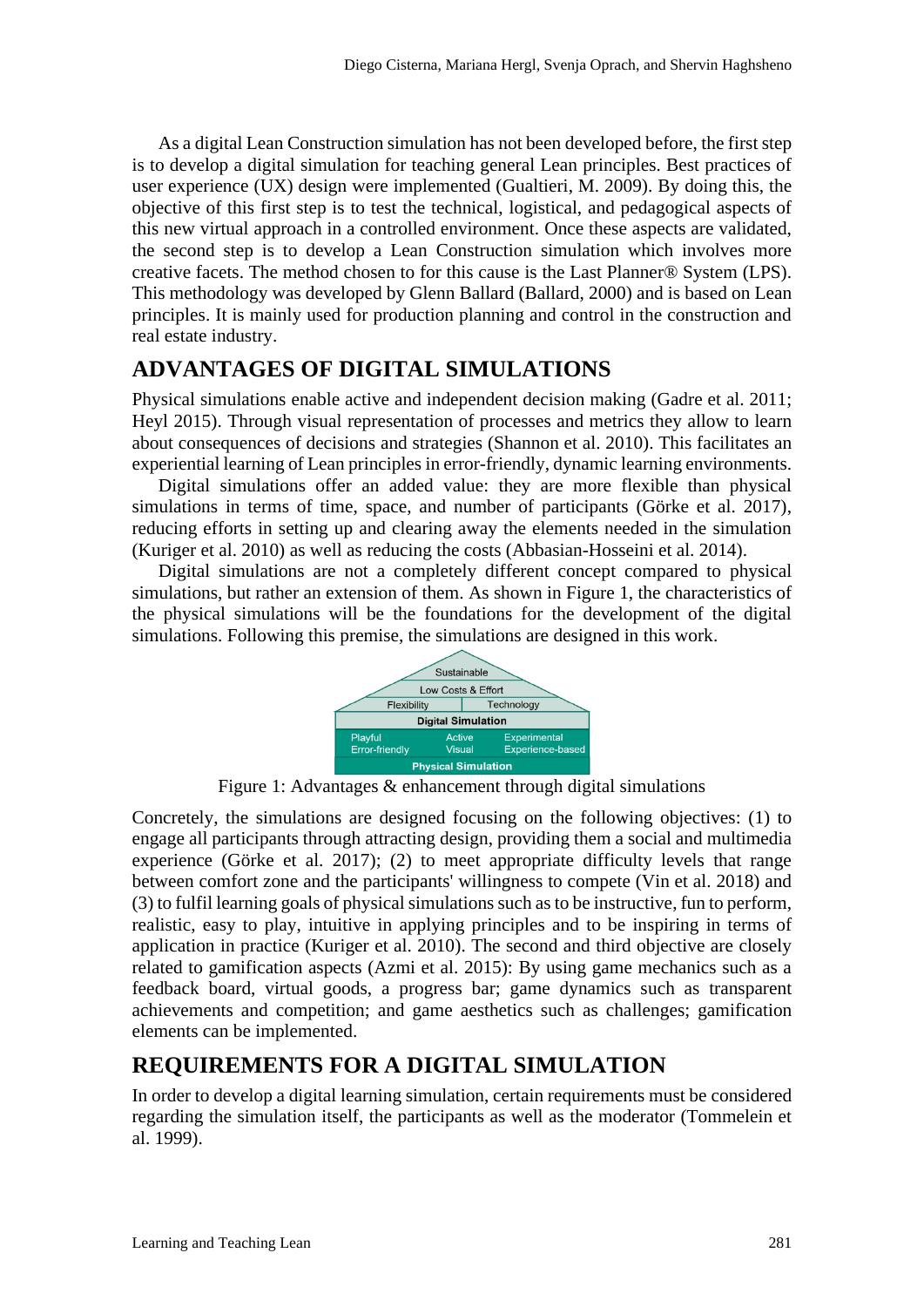#### **Simulation Requirements**

Each simulation should be adapted to its participants (Vin et al. 2018). Regarding digital simulations, the participants' technological knowledge and their access to devices must be considered. To create an easy access to the software, even if the technological knowledge is low, a user-friendly design with clear instructions (Kuriger et al. 2010; Gadre et al. 2011) and graphics to visualize learning content (Kuriger et al. 2010) is very important. Also, the software should be compatible with the operative system of the participants. Additional devices like a mouse or a headset should be available for each participant. Duration of digital simulations is relevant since the attention span is clearly shorter and distractions by further applications on computers are possible (Kuriger et al. 2010). Lastly, according to Shannon et al. (2010), many digital simulations lack reference to reality. Therefore, a strong attention should be paid to this aspect.

#### **Participants Requirements**

Despite the emerging flexibility of a digital simulation, all participants must perform the simulation at the same time, regardless of different time zones. This time has to be blocked in all calendars of the participants (Kuriger et al. 2010).

A poor internet connection and the lack of personal contact can have a negative impact on the execution of the simulation. For this reason, participants must be encouraged to actively participate in the simulation. Their feedback should be collected and commented. A frequent shift of a practical, a feedback and a theory part has to be considered.

#### **Moderator Requirements**

Simulations should be led by a moderator in order to include all the relevant roles of a Lean Construction project. This person acts as a coach or trainer and not as a teacher (Leming-Lee et al. 2017). Besides the theoretical and practical knowledge of the simulations' objectives, the moderator should be further familiar with the software and should know how changes are made in the simulation (Shannon et al. 2010).

### **METHODOLOGY FOR THE DEVELOPMENT**

The simulation is developed based on best practices of UX design (Gualtieri, M. 2009): Needs of the users were empathized. First, the simulation was designed, then tested internally and later with users. Finally, their feedback was implemented. This iterative procedure based on the PDCA cycle (planning, doing, control and acting) (Liker 2003) was run several times, resulting in user-oriented best practices.

In detail, as a first run, a simulation concept based on literature research was created. In the following runs, improvements were included as a basis for planning and goals were possibly adjusted. These were tested during the simulation and subsequently reviewed. In particular, a semi-standardized feedback questionnaire was distributed after two runs to its randomly assigned groups of participants. In this, they were able to evaluate the simulation on basis of individual factors such as fun and learning effect created by user interactions and game mechanics (Azmi et al. 2015). This questionnaire also allowed users to provide comments for further improvements. Using this approach, in total three runs or PDCA cycles were conducted for each of the two simulations. The first run served to check the technical requirements, the second run to test the teaching method of the didactic triangle (Tommelein et al. 1999) and the third run to check the learning success based on the objectives. The didactic triangle tests the relationship between moderator, participants, and simulation.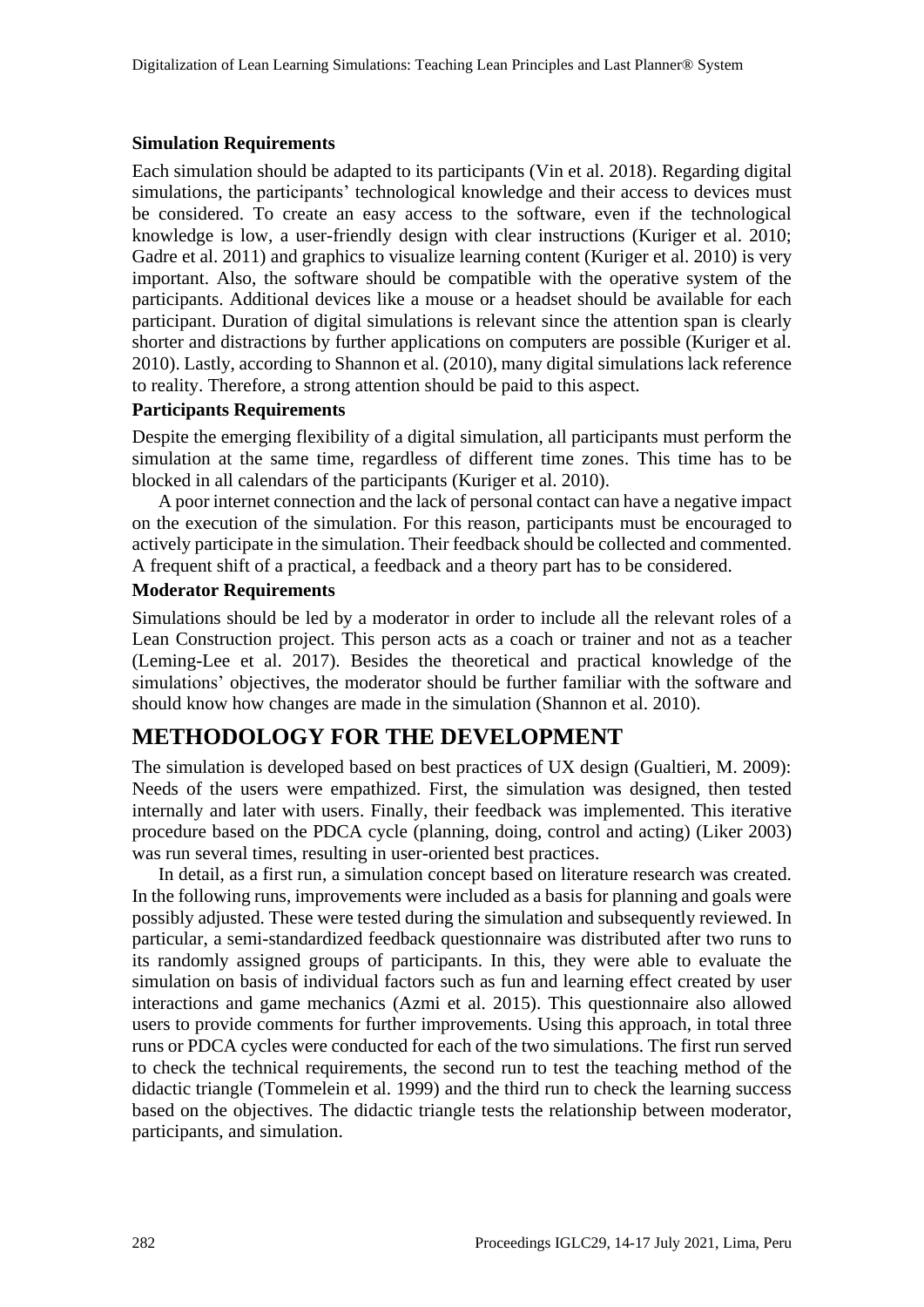These runs were conducted with different groups of experts. A group of Lean experts who had already gained experience with Lean simulations participated in the first and second runs. This allowed the didactic teaching method and the underlying theory to be verified. The third run was carried out with students in the master program without a corresponding basic knowledge. This target group represents the typical group of participants in the simulation.

# **GUIDING A DIGITAL SIMULATION**

The first technical tests resulted in the decision to use Miro as software for the execution of the simulations. Miro is an online visual collaboration platform for teamwork, which made it suitable for generating the necessary virtual collaboration environment. Through the online whiteboard the processes are visually represented and can be used by several users simultaneously. The whiteboards can be shared through links with the users.

### **LEAN PRINCIPLES SIMULATION**

The first simulation performed was on Lean principles. This is the typical simulation flow found in the literature: perform multiple rounds of incremental implementation of the Lean Principles and record metrics to track improvements and compare between rounds. The final version of the simulation has 5 stations (see [Figure 2\)](#page-4-0) and a duration of one hour and thirty minutes. The objective of the simulation is to create a product through the 5 production stations.



Figure 2: Lean Principles Simulation – Production flow

<span id="page-4-0"></span>To achieve this, participants must play the roles of the customer, a logistician, a general manager, time managers and quality managers. Role distribution can be combined as desired. The simulation needs at least 7 participants scaling to more than 14 people. The layout of the simulation in Miro is an aerial view of a factory (see [Figure 3](#page-4-1) and scan the QR-Code to watch a short teaser). It has a production room, a warehouse, and a Big Room. It includes a visual diagram of the production flow, production performance indicators and a table to record the stress of the participants in each round. There is also an area to visualize the Lean principles applied per round. This helps to understand the impact of the application of Lean principles on the improvement of the production process.



<span id="page-4-1"></span>Figure 3: Lean Principles Simulation – Layout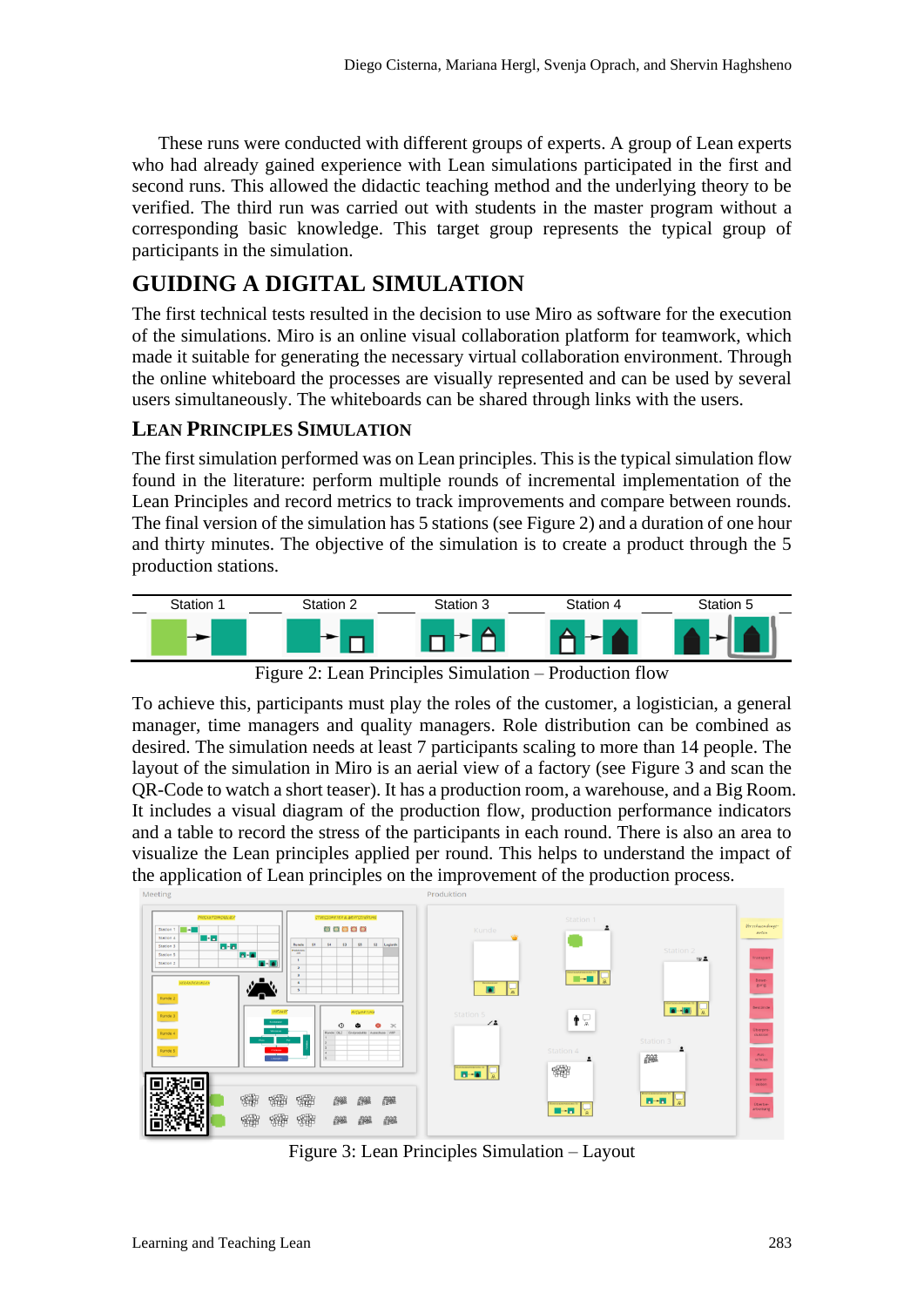#### **Preparation for Playing the Simulation**

The simulation starts with a short introductory presentation run by the moderator, in which the participants are taught about technical aspects, such as recommended internet browser for the simulation and the use of mouse as main interface. Basic definitions necessary for the simulation are presented. An overview of the simulation layout is shown, explaining the production flow, the roles, the general simulation rules, and the definition of waste. After that, the participants are invited to enter the virtual environment in Miro. Inside the platform a technical introduction on the Miro functionalities is given. At this point, an overview of the layout is carried out "on site", and the role distribution is made by asking the participants to place the mouse cursors to desired roles.

#### **Test Run**

Each station processes three products and the logistician transports the produced parts. Time managers measure average production time of the respective stations and document it (see [Figure 3\)](#page-4-1). This test run serves to get an overview of the workload of the individual stations. Later harmonization in each one of the stations is introduced as a Lean principle. This test help to check whether participants have understood their role or if they have technical problems with the tool. After finishing the test run, all materials on stations are eliminated and the moderator place new material.

#### **Production Rounds**

The simulation starts when the moderator runs the stopwatch implemented in Miro for all to see. Each of the 5 rounds lasts 3 minutes and the objective of each round is to produce as many products as possible. After each round the participants organize a continuous improvement meeting, where each station and the logistician report their stress level. The general manager records key figures such as lead time, number of manufactured products, defective parts (detected by the quality managers) or rejected products (by the costumer) and the work-in-progress parts (in stations). In the final part of the meeting, the moderator leads the discussion stimulating the identification of waste of the respective round. Then, he gives a theory input about the Lean principles which can avoid the identified waste to discuss with the participants possible process improvements to be implemented (see [Table](#page-5-0) 1).

| After round                   |                                  |                                              |                       |                               |                     |
|-------------------------------|----------------------------------|----------------------------------------------|-----------------------|-------------------------------|---------------------|
| <b>Type of Waste</b>          | Transport,<br>Movement           | Inventory,<br>overproduction                 | Defects,<br>Transport | <b>Waiting Time</b>           | Over-<br>processing |
| <b>Theory Input</b>           | <b>Flow</b>                      | Pull                                         | One-piece-<br>flow    | Harmonization                 | Kaizen              |
| <b>Improvement</b><br>applied | Production<br>Line or<br>U-shape | Parts collection<br>from previous<br>station | Batch size            | Elimination of<br>bottlenecks |                     |

<span id="page-5-0"></span>Table 1: Lean Principles Simulation – Sequence of rounds

#### **Closure and findings**

At the end of the event a survey was carried out to capture feedback from participants and test the knowledge acquired by them during the simulation.

The final version of the simulation was tested with 46 Lean Construction students divided into four groups. It lasted an hour and a half. All improvement suggestions were considered. Some opted for an in-line and others for a U-shaped layout of the stations; at the stations they defined separate areas for finished products and for products under construction. As a result, in the last round they applied the one-piece flow principle (reduction to lot size 1) and harmonization of the workload per station.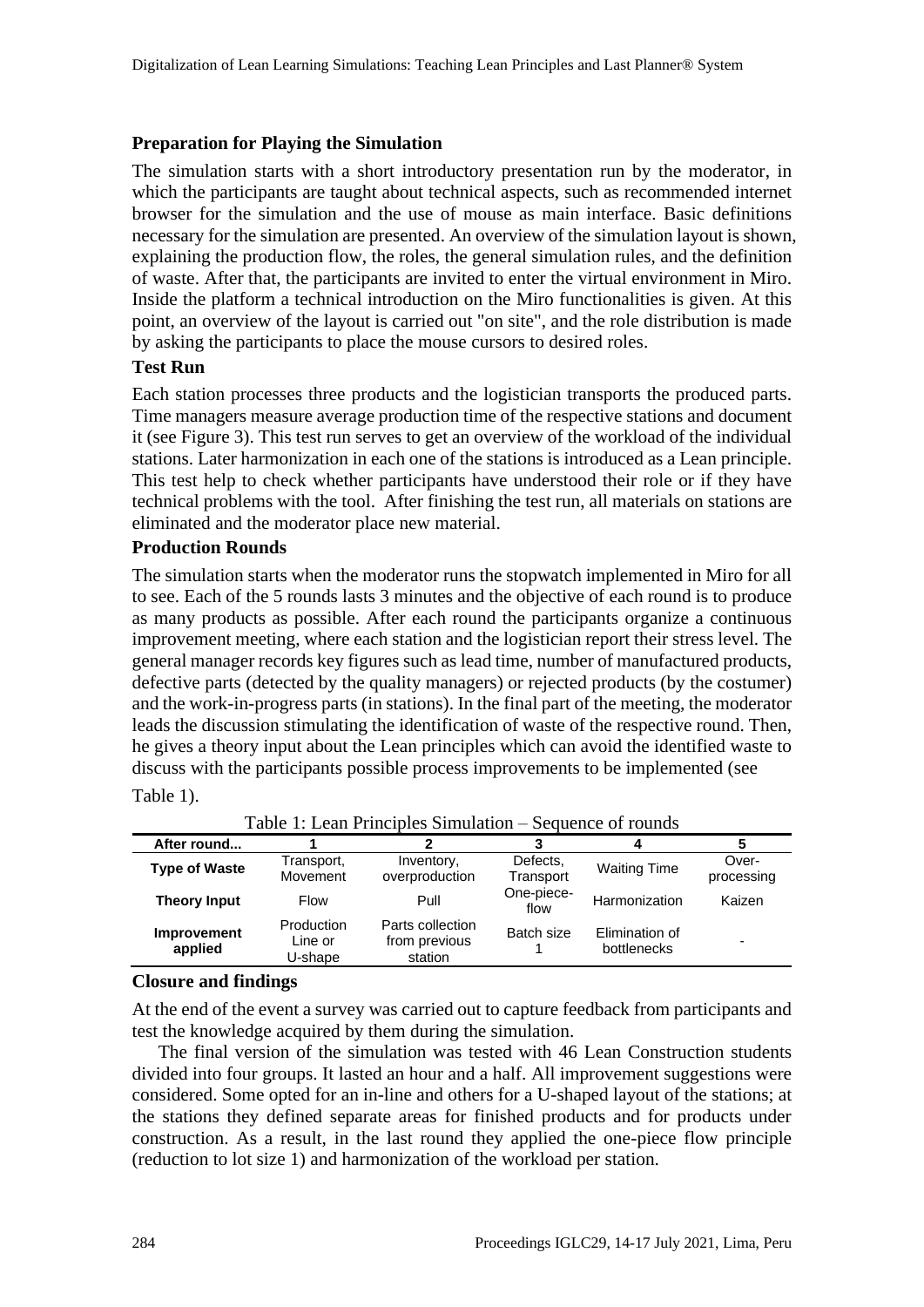### **LAST PLANNER® SYSTEM (LPS) SIMULATION**

The second simulation was designed to teach the LPS. It was based on a typical simulation process from literature research: execution of two rounds, one "conventional construction round" and a second round applying LPS. The simulation describes the construction process of the shell of a house (see [Figure 4\)](#page-6-0).



Figure 4: LPS Simulation – Construction process

<span id="page-6-0"></span>Each process step (see [Figure 4\)](#page-6-0) is simulated by a role. The role distribution is flexible and can be combined as desired (e.g.: two roles can be played by one person). The simulation needs at least 6 participants scaling up to 15 people. Further roles not shown in [Figure 4](#page-6-0) are construction manager, quality manager and construction logistics.

The layout of the simulation is again an aerial view of a construction site (see [Figure](#page-6-1)  [5](#page-6-1) and scan the QR-Code to watch a short teaser). It has a construction area, two warehouses, one set of supplier materials per round and a Big Room. In this room there is a visual diagram of the construction process, tables with LPS elements such as a collaborative planning board and performance charts with the percentage of plan completed (PPC) or the stress of the workers per round. At the bottom of the layout, there is a group of videos presenting the construction process of each trade. This emulates the insight effect of viewing a construction process in a BIM model, helping participants to get a better understanding.



<span id="page-6-1"></span>Figure 5: LPS Simulation – Layout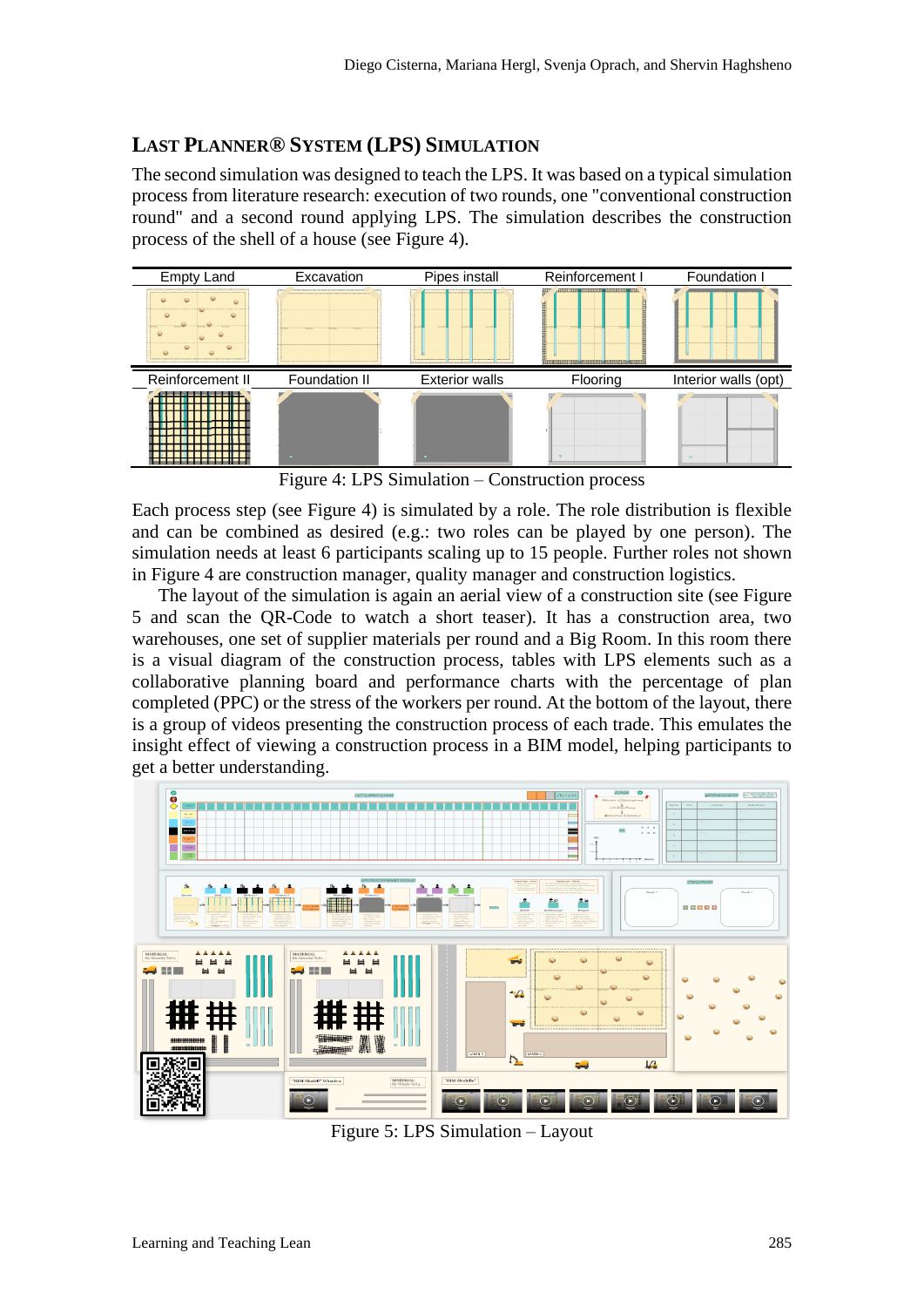#### **Preparation for Playing the Simulation**

The simulation introduction and rule explanation take place directly on Miro. During this phase, all frames in Miro remain hidden. The frames are unlocked progressively according to the stage of the simulation. This avoids overloading the participants with too many elements. The construction site is shown, tasks are explained, and roles are distributed. Participants are told that the goal of the game is to complete the construction within 6 weeks (corresponding to 5 minutes).

#### **Conventional Construction Round**

The site manager is given 1 minute to organize all the trades. After this, the simulation begins when the moderator starts the stopwatch. In this first round, time is allowed to run freely until the construction is completed. When the participants finish, the moderator records the time and points out deficiencies, integrating the participants into the discussion. In addition, participants report their stress level.

### **Last Planner® System Rounds**

Before the second round starts, the moderator gives an overview about the phases of the collaborative LPS planning. Backward planning takes place interactively with all trades, in which they define task durations  $(1 \text{ day} = 10 \text{ seconds})$ . When the plan is ready, the whole construction process plan is moved forward, and trades set milestones. Then, the look-ahead planning is carried out. The moderator engages the team to identify restrictions and to try solving them in advance. Each trade defines its tasks and sets commitments by pasting a digital sticky note in each committed day.

Building materials for the incoming week are provided and the second round starts with weekly interruptions (e.g., moderator says that the construction must be paused 10 seconds because of bad weather conditions): a week of 5 days is assumed, so the moderator stops the time count after 50 seconds, using a visible stopwatch.

At the end of the week the evaluation is moderated by the construction manager who fills the LPS board. Commitments and milestones are checked and depending on their completeness they are coloured red (incomplete) or green (complete) to visualize them. PPC is calculated and the causes of non-compliance are documented, as well as the measures to avoid them. The moderator supports the construction manager to involve all trades in the discussion. Special events can be introduced, these can be visualization of the construction process in a BIM model (showing a video of the process), rainy weather (stop activities for 10 seconds) and costumer request (installation of interior walls). After the last round, the moderator makes a final assessment of the project, and the stress level of the second round is filled out.

### **Closure and Findings**

A survey was carried out at the end of the game as well. The final version of the simulation was tested with 32 Lean Construction students divided into two groups. It lasted an hour and a half. In the first conventional construction round both groups finished the construction in approximately 10 minutes and in the second round using the LPS the construction was finished in less than 5 minutes. PPC increased in the simulated weeks up to 100%. To include special events, 120 minutes should be planned.

# **EMPIRICAL ASSESSMENT**

To evaluate the developed digital simulations, feedback was collected from the participants through questionnaires with a 1-5 Likert scale and open questions. The total number of participants for each simulation and those who took part in filling out the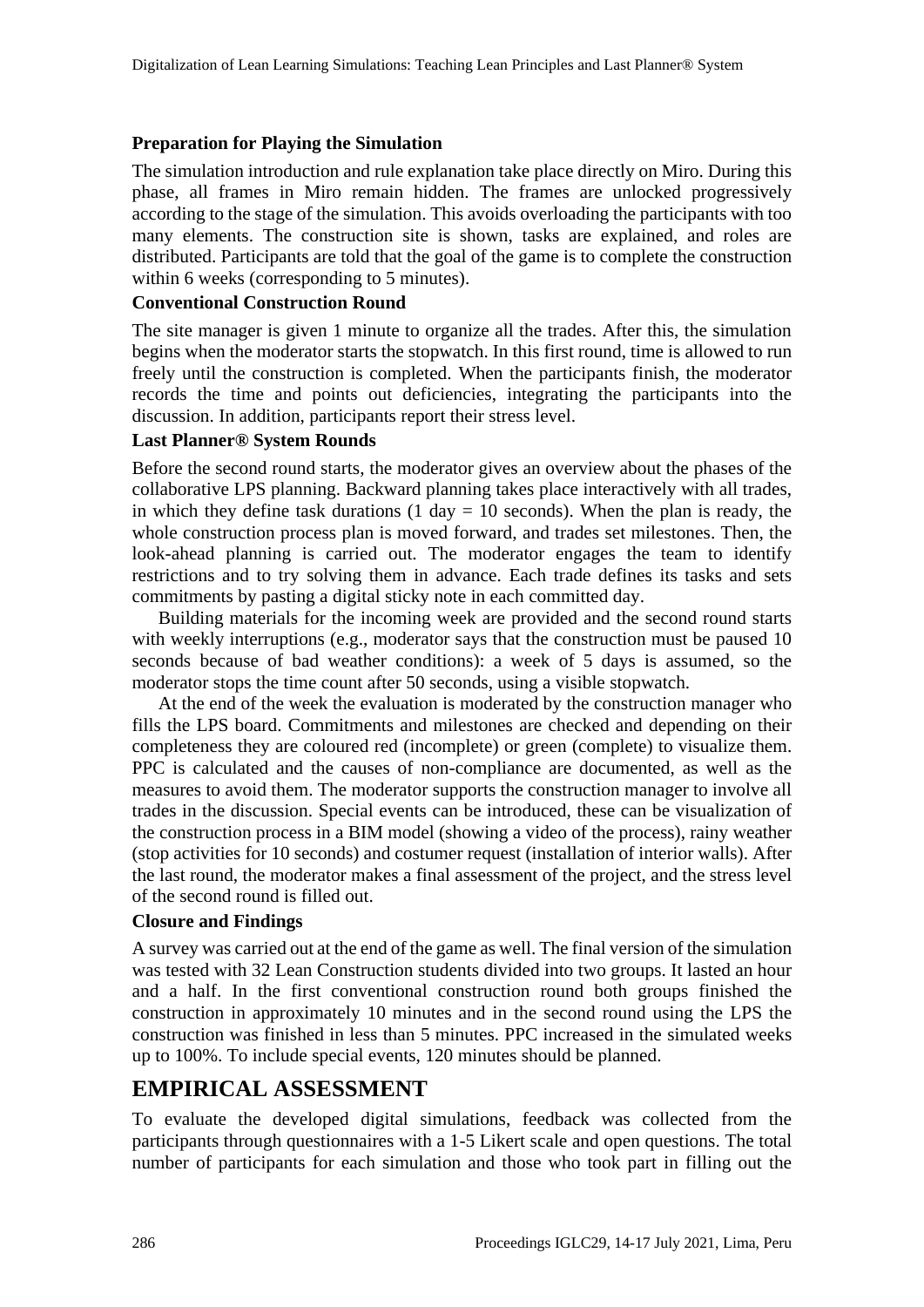questionnaires can be found in [Table 2.](#page-8-0) It shows the average scores obtained by both simulations in the categories of design, fun, and moderation. Design was rated higher in the LPS Simulation while fun and the moderation had a higher score in the Lean Principles Simulation.

It can be noted that all rating results are in the upper range between 4 and 5. The percentage of the technology represents the fulfilment of the technical requirements. In the LPS simulation 80% of the participants did not experience any technical problems. The fewer technical problems are reasoned since in the LPS simulation it was not necessary to mark and move multiple elements inside the Miro platform.

<span id="page-8-0"></span>Table 2: Validation Digital Simulations – 1-5 Likert Scale from 1 (very low) to 5 (very high), Technology from 1% to 100% of Participants Questionnaire

|                            | .                                        |                                                    |      |      |                                  |     |
|----------------------------|------------------------------------------|----------------------------------------------------|------|------|----------------------------------|-----|
|                            | <b>Simulation</b><br><b>Participants</b> | Assessment<br><b>Design</b><br><b>Participants</b> |      |      | <b>Fun</b> Moderation Technology |     |
| Lean Principles Simulation | 57                                       | 43                                                 | 4.37 | 4.48 | 4.59                             | 70% |
| <b>LPS Simulation</b>      | 48                                       | 35                                                 | 4.49 | 4.35 | 4.22                             | 80% |

Furthermore, the closeness to reality was measured by the participants rating the Lean Construction Simulation on a scale from 1 (hardly realistic) to 5 (very realistic). This resulted in an average value of 3.62. The freedom of decision was rated by the participants from a scale of 1 (very restricted) to 5 (very free) with an average of 3.97.

# **CONCLUSION AND OUTLOOK**

As the results of the survey show, the research objectives defined at the beginning were achieved: The evaluation of the technology, the fun and the design indicate that the participants can successfully interact in real-time with each other via the chosen digital platform. Furthermore, the learning effect was achieved with the learning method: the participants move out of their comfort zone, are willing to get involved in the simulation and thus achieve the "aha" moment by anchoring the theory. Overall, not only were the advantages of a physical learning simulation achieved, but additional advantages of a digital simulation were included: Digital simulations offer high flexibility, integration of technology with low costs and effort as well as a high level of sustainability (see Figure 1). To support building relationships and commitment also in digital simulations, additional technologies such as Augmented Reality or Virtual Reality can be a future focus of research.

It has been shown with the implementation of the simulation that especially the freedom of decision of the participants has to be considered by the moderator. Here, especially through the digital format, the ratio between freedom (for the purpose of participants' development) and the structure given by templates and instructions must be considered. The degree of freedom can be analysed more in further runs of the simulation to find the perfect balance in between. Also, the chosen methodology and technique has proven itself, so that it can be transferred to other methods and tools. Thus, a first concept for a digital simulation for Takt planning and Takt control has already been developed.

### **REFERENCES**

- Abbasian-Hosseini, S.A., Nikakhtar, A., and Ghoddousi P. (2014). "Verification of Lean construction benefits through simulation modeling: A case study of bricklaying process." *KSCE Journal of Civil Engineering*, 18(5) 1248-1250.
- Alves, T., and Tommelein, I. D. (2004). "Simulation of Buffering and Batching Practices in the Interface Detailing-Fabrication-Installation of HVAC Ductwork."